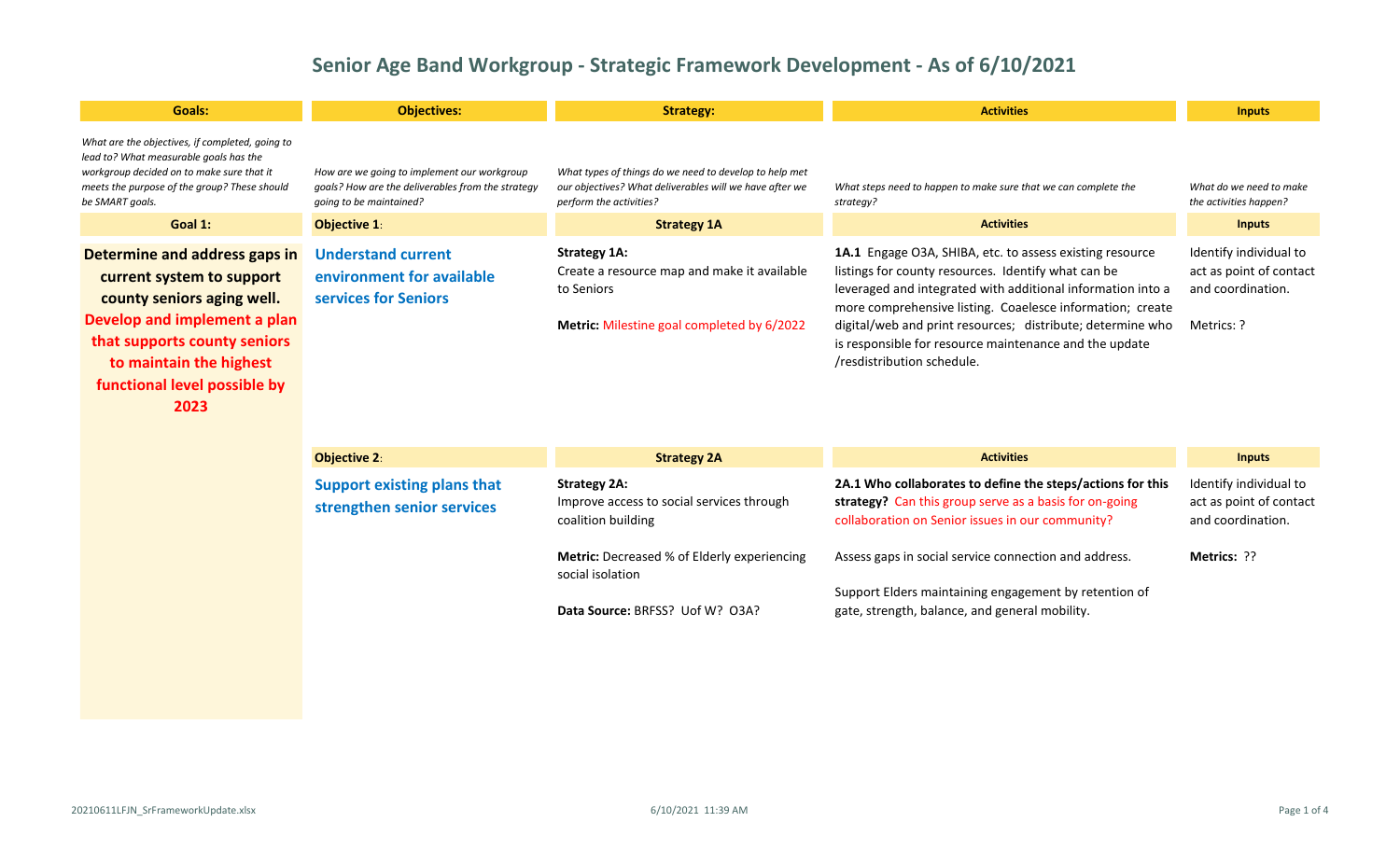| <b>Goals:</b>                                                                                                                                                                                                              | <b>Objectives:</b>                                                                                                          | <b>Strategy:</b>                                                                                                                                                                           | <b>Activities</b>                                                                                                                                    | <b>Inputs</b>                                                                         |
|----------------------------------------------------------------------------------------------------------------------------------------------------------------------------------------------------------------------------|-----------------------------------------------------------------------------------------------------------------------------|--------------------------------------------------------------------------------------------------------------------------------------------------------------------------------------------|------------------------------------------------------------------------------------------------------------------------------------------------------|---------------------------------------------------------------------------------------|
| What are the objectives, if completed, going to<br>lead to? What measurable goals has the<br>workgroup decided on to make sure that it<br>meets the purpose of the group? These should<br>be SMART goals.                  | How are we going to implement our workgroup<br>goals? How are the deliverables from the strategy<br>going to be maintained? | What types of things do we need to develop to help met<br>our objectives? What deliverables will we have after we<br>perform the activities?                                               | What steps need to happen to make sure that we can complete the<br>strategy?                                                                         | What do we need to make<br>the activities happen?                                     |
| Goal 1 - Cont'd:                                                                                                                                                                                                           | <b>Objective 2 - Cont'd:</b>                                                                                                | <b>Strategy 2B</b>                                                                                                                                                                         | <b>Activities</b>                                                                                                                                    | <b>Inputs</b>                                                                         |
| Determine and address gaps in<br>current system to support<br>county seniors aging well<br>Develop and implement a plan<br>that supports county seniors<br>to maintain the highest<br>functional level possible by<br>2023 | <b>Support existing plans that</b><br>strengthen senior services                                                            | <b>Strategy 2B:</b><br>Ensure Senior Housing is addressed in county<br>housing planning process and action plan<br><b>Metric: Homeless rate among seniors</b><br>Data Source: OAAA survey? | 2B.1 Partner with existing agencies like the Affordable<br>Housing committee to make sure the needs of Seniors are<br>well represented.              | Identify individual to<br>act as point of contact<br>and coordination.<br>Metrics: ?? |
|                                                                                                                                                                                                                            |                                                                                                                             | <b>Strategy 2C</b>                                                                                                                                                                         | <b>Activities</b>                                                                                                                                    | <b>Inputs</b>                                                                         |
|                                                                                                                                                                                                                            |                                                                                                                             | Strategy 2C: Work with Jefferson Transit to<br>improve Senior Transportation access where<br>gaps exist.<br>Metric: Senior ridership in JT<br>Data Source: JT stats?                       | 2C.1 Create Survey for Elders to define their transportation<br>needs<br>2C.2 Ensure Seniors are represented on Jefferson Transit<br>Advisory Board. | Identify individual to<br>act as point of contact<br>and coordination.<br>Metrics: ?? |
|                                                                                                                                                                                                                            |                                                                                                                             | <b>Current State: ?</b>                                                                                                                                                                    |                                                                                                                                                      |                                                                                       |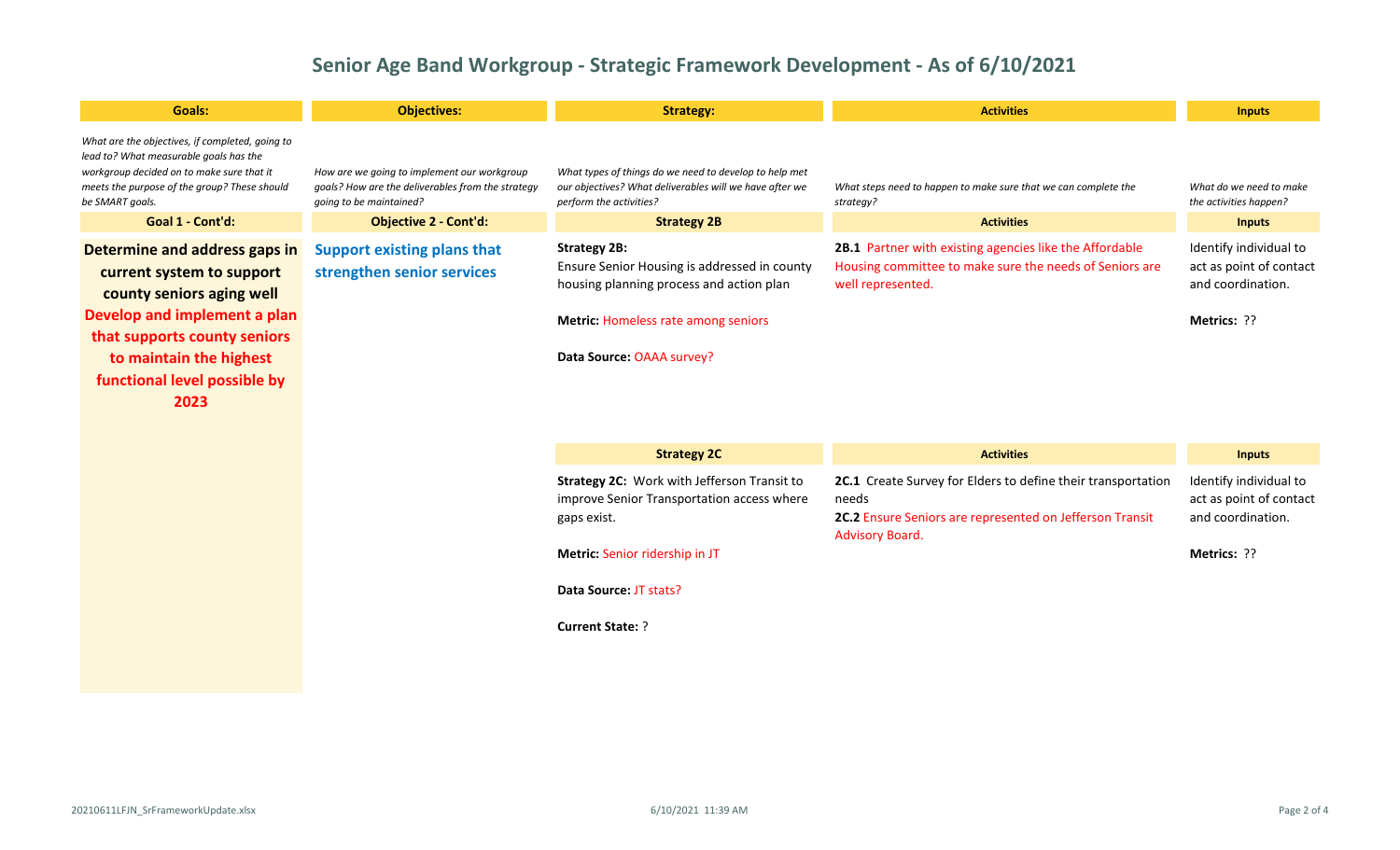| <b>Goals:</b>                                                                                                                                                                                                              | <b>Objectives:</b>                                                                                                          | <b>Strategy:</b>                                                                                                                                                                                                             | <b>Activities</b>                                                                                                                                                                                                          | <b>Inputs</b>                                                                                |
|----------------------------------------------------------------------------------------------------------------------------------------------------------------------------------------------------------------------------|-----------------------------------------------------------------------------------------------------------------------------|------------------------------------------------------------------------------------------------------------------------------------------------------------------------------------------------------------------------------|----------------------------------------------------------------------------------------------------------------------------------------------------------------------------------------------------------------------------|----------------------------------------------------------------------------------------------|
| What are the objectives, if completed, going to<br>lead to? What measurable goals has the<br>workgroup decided on to make sure that it<br>meets the purpose of the group? These should<br>be SMART goals.                  | How are we going to implement our workgroup<br>goals? How are the deliverables from the strategy<br>going to be maintained? | What types of things do we need to develop to help met<br>our objectives? What deliverables will we have after we<br>perform the activities?                                                                                 | What steps need to happen to make sure that we can complete the<br>strategy?                                                                                                                                               | What do we need to make<br>the activities happen?                                            |
| Goal 1 - Cont'd:                                                                                                                                                                                                           | <b>Objective 2 - Cont'd:</b>                                                                                                | <b>Strategy 2D</b>                                                                                                                                                                                                           | <b>Activities</b>                                                                                                                                                                                                          | <b>Inputs</b>                                                                                |
| Determine and address gaps in<br>current system to support<br>county seniors aging well<br>Develop and implement a plan<br>that supports county seniors<br>to maintain the highest<br>functional level possible by<br>2023 | <b>Support existing plans that</b><br>strengthen senior services                                                            | <b>Strategy 2D:</b><br>Support WA state's Roadmap (name other<br>plans?) to address dementia in Jefferson<br>County<br><b>Metric: 25 residents of Jefferson County have</b><br>dementia care plan by 2023.<br>Data Source: ? | <b>2D.1 Review the WA state Dementia Roadmap to evaluate</b><br>if the tools can be used in Jefferson County<br><b>2D.2</b> Work with local agencies like OAAA and local<br>dementia care facilities to implement Roadmap. | Identify individual to<br>act as point of contact<br>and coordination.<br><b>Metrics: ??</b> |

| <b>Objective 3</b>                                      | <b>Strategy 3A</b>                                                                                                   | <b>Activities</b>                                                                                                                                                                                                         | <b>Inputs</b>                                                          |
|---------------------------------------------------------|----------------------------------------------------------------------------------------------------------------------|---------------------------------------------------------------------------------------------------------------------------------------------------------------------------------------------------------------------------|------------------------------------------------------------------------|
| Develop new programs that<br>strengthen senior services | <b>Strategy 3A:</b><br>Work with local care agencies like Jefferson<br>Healthcare to develop Palliative Care Program | <b>3A.1</b> Members of this team to meet with Jefferson<br>Healthcare Home Health Department to understand plan<br>for Palliative Care model and provide support and<br>integration with other agencies in the community. | Identify individual to<br>act as point of contact<br>and coordination. |
|                                                         | Metric: Milestone Goal Program is in place by<br>2023                                                                |                                                                                                                                                                                                                           | <b>Metrics: ??</b>                                                     |
|                                                         | <b>Data Source: ?</b>                                                                                                |                                                                                                                                                                                                                           |                                                                        |